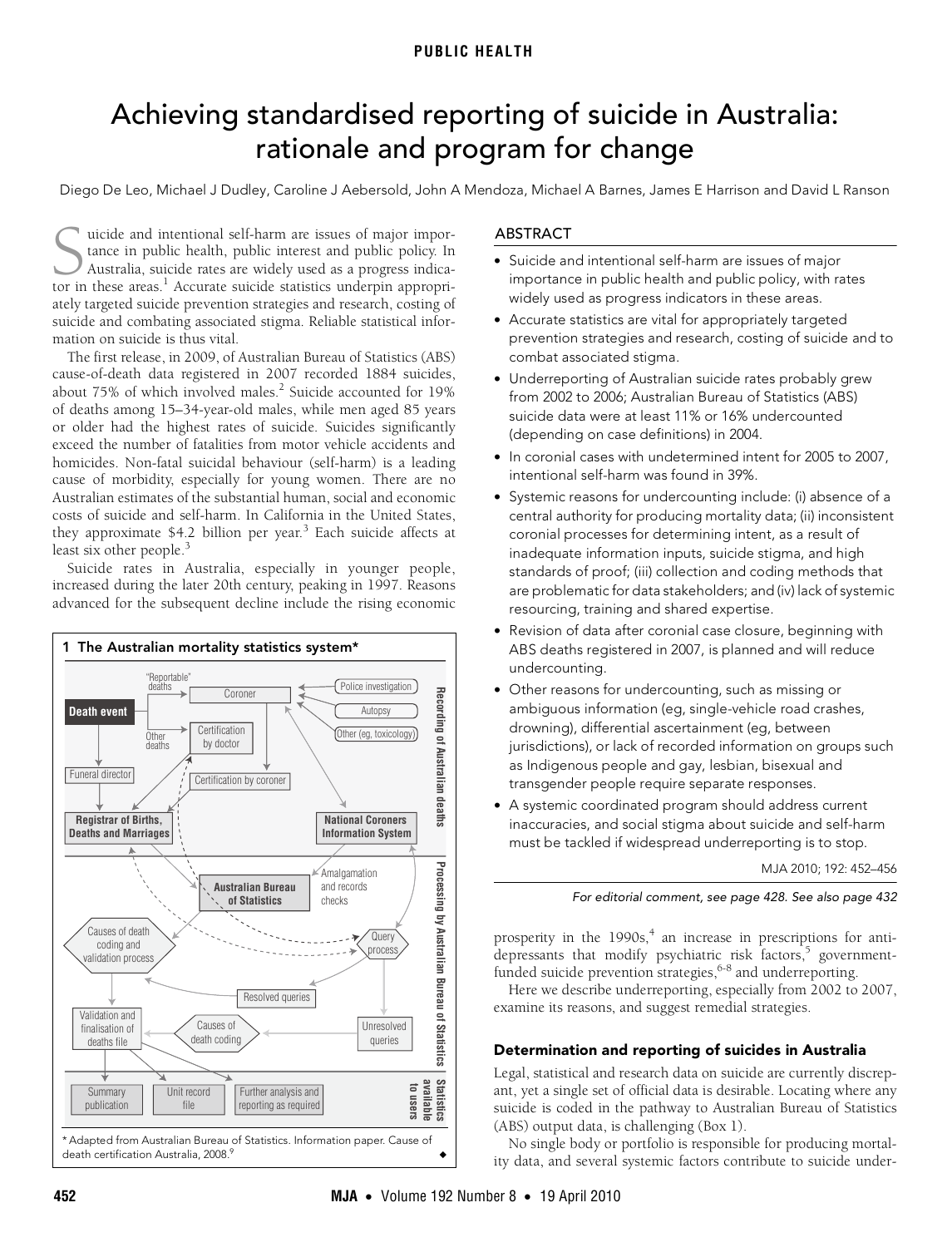

|      | Deaths caused by<br>intentional self-harm                                                                                                                                                                                                                                                                            | Unintentional deaths |         |
|------|----------------------------------------------------------------------------------------------------------------------------------------------------------------------------------------------------------------------------------------------------------------------------------------------------------------------|----------------------|---------|
| Year |                                                                                                                                                                                                                                                                                                                      | Asphyxia             | Firearm |
| 1997 | 2720                                                                                                                                                                                                                                                                                                                 | 140                  | 19      |
| 1998 | 2683                                                                                                                                                                                                                                                                                                                 | 201                  | 22      |
| 1999 | 2492                                                                                                                                                                                                                                                                                                                 | 182                  | 28      |
| 2000 | 2362                                                                                                                                                                                                                                                                                                                 | 184                  | 44      |
| 2001 | 2454                                                                                                                                                                                                                                                                                                                 | 181                  | 18      |
| 2002 | 2320                                                                                                                                                                                                                                                                                                                 | 199                  | 31      |
| 2003 | 2213                                                                                                                                                                                                                                                                                                                 | 245                  | 39      |
| 2004 | 2098                                                                                                                                                                                                                                                                                                                 | 324                  | 54      |
| 2005 | 2101                                                                                                                                                                                                                                                                                                                 | 242                  | 50      |
| 2006 | 1799                                                                                                                                                                                                                                                                                                                 | 386                  | 56      |
|      | * Underlying cause coded according to the International Classification of<br>Diseases, 10th revision, with code ranges including: intentional self-harm,<br>X60–X84; asphyxia, W75–W80; and firearms, W32–W34. Data obtained from<br>the National Injury Surveillance Unit, based on Australian Bureau of Statistics |                      |         |

cause-of-death data. ◆

reporting. Different parties are involved in death investigation, certification and data collection: police, state and territory registries, forensic medical and scientific staff, coroners, the National Coroners Information System (NCIS), the ABS and, sometimes, funeral directors (who identify the deceased, which is a vital role in identifying Indigenous deaths: Box 1). Each party collects and records different information for different purposes (legal, statistical, research), with potentially different standards of proof and different problems with reporting deaths. A central component is coronial non-determination of intent, about which individual coroners are often cautious,<sup>8</sup> and even legally constrained (eg, South Australia; see below); nationally, 29% of coroners omit reference to intent (Jessica Pearse, Manager, NCIS, personal communication). Yet, even if coroners always determined intent, systemic and legislative constraints would remain. Lack of information to coroners, data stakeholders' collection and coding methods, and resourcing, training and collective shared expertise, are all significant factors in the quality of mortality data.

#### Evidence of underreporting and corrective measures

Suicide underreporting occurs internationally, $10$  and in some regions, this undermines useable information. Moreover, no suicide data are available for more than half of the world's countries, most of which are developing countries in Asia, Africa and South America<sup>11-[13](#page-4-11)</sup>

In Australia, ABS-coded suicide deaths have fallen by a third since 1997. However, "accidental" deaths by common suicide methods (hanging and shooting) have risen, particularly after 2002 (Box 2). In 2004, ABS coders classified 81 intentional selfharm deaths as "Other accidental threats to breathing" (International Classification of Diseases, 10th revision [ICD-10] codes, W75-W84).<sup>[1](#page-4-0)</sup> The Queensland Suicide Register (QSR) noted that 73 hanging suicides in Qld in 2006 had been coded as accidental.

Of 12 786 cases recorded on the NCIS as deaths by intentional self-harm between mid-2000 and the end of 2005, the ABS



ascribed non-suicide ICD-10 cause-of-death codes to at least 8.9% of these.<sup>14</sup> Suicides in 2004 were underreported by 11% or 16%, depending on case definitions.<sup>[1](#page-4-0)</sup> The level of underreporting was probably higher, because some coroner cases remained open at the time of study in early  $2008.<sup>1</sup>$  $2008.<sup>1</sup>$  $2008.<sup>1</sup>$ 

It may be thought that coroners' findings determine suicide coding. A random, cross-jurisdictional sample of 988 NCIS cases involving external causes of death from 2005 to 2007 found that, of 284 cases where coroners made no reference to intent (29%), the NCIS judged 111 (39%) as involving intentional self-harm. Methods strongly indicative of suicide — hanging, motor vehicle exhaust and plastic bag asphyxia — were used in 86 of these (77%) (Jessica Pearse, Manager, NCIS, personal communication). Thus, coroners' findings regarding intent alone do not reliably indicate the prevalence of suicide.

The QSR contains about 10 000 suicide cases from 1990, each with police, pathology, toxicology and (from 1994) psychological autopsy reports. QSR data to 2001 closely paralleled ABS data (within 5%). However, the discrepancy has increased markedly since then, with 51 QSR suicide cases unreported by the ABS in 2002 (537 v 588; 8.7%), 84 in 2003 (466 v 550; 15.3%), 127 in 2004 (453 v 580; 21.9%), 112 in 2005 (459 v 571; 19.6%) and 187 cases in 2006 (340 v 527; 35.5%). Data for 2007 (not yet finalised) confirm similar discrepancies.

Box 3 shows recent falling suicide rates coinciding with rising rates of ill-defined deaths, with similar patterns for Qld and Australia. ABS practices during 2002 to 2006 regarding ill-defined deaths require investigation, although only some ill-defined deaths may be due to misclassified suicide deaths.<sup>[1](#page-4-0)</sup>

An analysis of deaths in 2004 $^1$  $^1$  found the higher corrected estimate was 2458 suicide deaths, compared with 2110 in ABS 2004 data. As noted, some coroner cases from 2004 that were still open early in 2008 may be suicide deaths. Similar analyses for other years are unavailable, but a less elaborate analysis suggests a similar extent of misclassification in 2003, and somewhat less in 2001 and 2002[.14](#page-4-12) For 2006, conservative estimates would add at least 200 cases of suicide from New South Wales to Qld's 187 extra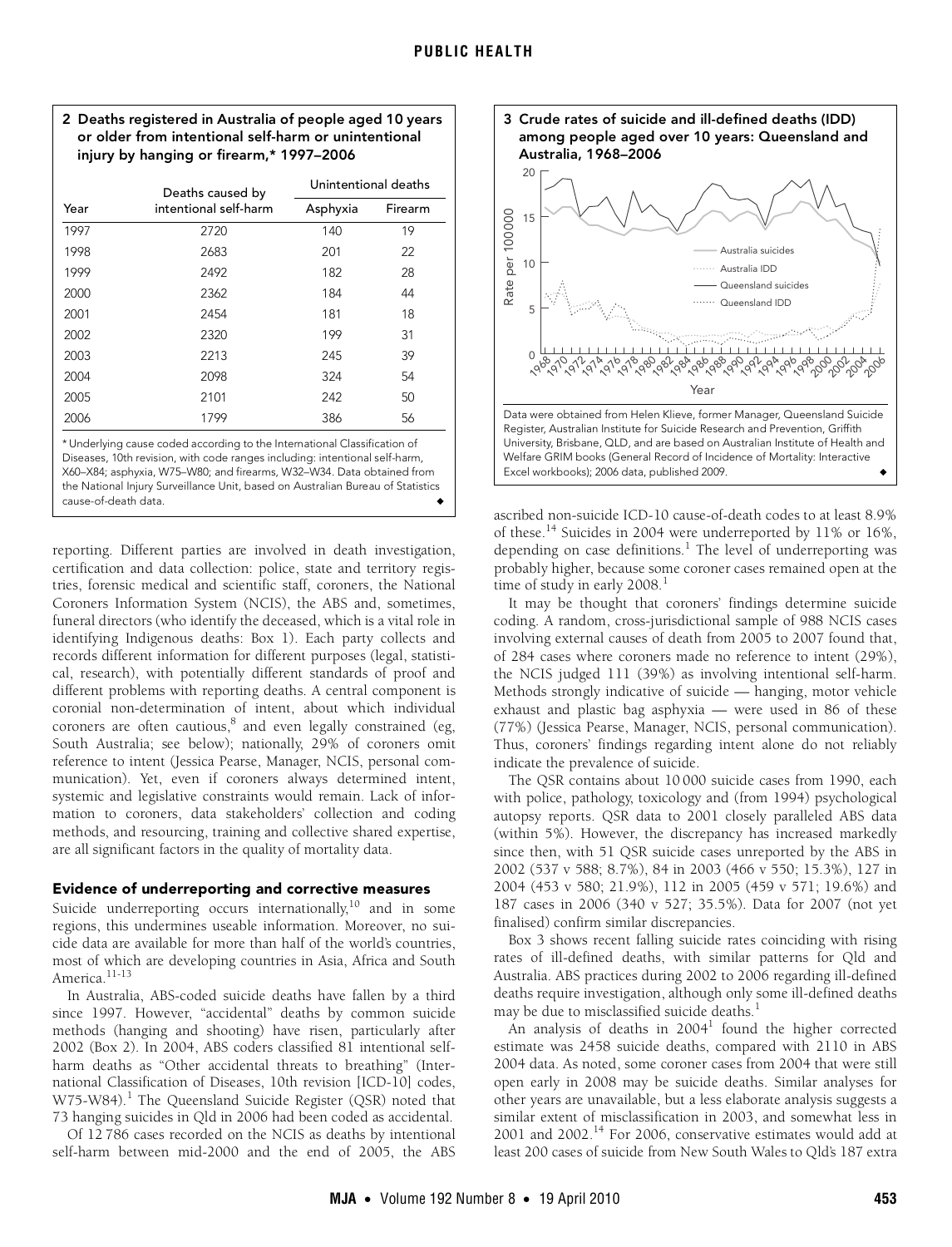cases, as NSW apparently has similar problems with underreporting,<sup>1</sup> and these two states contain about half of Australia's population. Adding other jurisdictions would add 650–700 suicide deaths to the 1799 reported by the ABS.

The misclassifications just noted principally depend on mismatching between some closures of coroner cases (with intentional self-harm confirmation) and the ABS's annual deadline for process-ing cases.<sup>[1](#page-4-0)</sup> To solve this problem, the ABS will revise data beginning with all deaths registered in 2007, though delayed caseclosure will prevent final counts for several years.

This undercounting undermines the validity of the apparently sharply declining suicide rates reported by the ABS for 2002–2006 (although declines may still have occurred from the peak year of 1997). Pending the release of final ABS data for 2007 and later years, and the findings of any further special studies of earlier years, rates of about 20 per 100 000 (male population) for males and 5 per 100000 for females (female population) appear more plausible.

Suicide can also be undercounted because the available evidence leaves the cause of death uncertain. For example, some singlevehicle road crashes are suicide-related.[15](#page-4-13) Deaths in single-vehicle crashes rose from 38.4% of all vehicle-related deaths in the combined years 1999 and 2000 to 46.1% in the combined years 2006 and 2007[;16](#page-4-14) however, without positive evidence (eg, a suicide note), investigators cannot determine whether the cause was suicide or other factors. Similar uncertainty arises with some other deaths, such as drowning.

Ascertainment of suicide may also differ between groups. Differences between jurisdictions in closing coroner cases probably result in different levels of suicide misclassification.<sup>[1](#page-4-0)</sup> Use of less indicative methods by females compared with males (eg, overdose as opposed to hanging) may conceal female suicides. Small rural communities may report fewer suicides because of concerns about stigma and confidentiality. These possibilities require confirmation.

Different to undercounting, but contributing to ignorance about suicide risk factors and distribution, is a lack of information in death records on some characteristics of people dying by suicide. For example, evidence shows that Indigenous Australians aged 12–24 years have suicide rates four times greater than non-Indigenous Australians,<sup>[17](#page-4-15)</sup> but underidentification of Indigenous status at death hampers measurement and analysis. This varies by jurisdiction — Western Australia, SA, Northern Territory and Qld are more reliable — but undercounting of probable Indigenous suicide is at least 25% in NSW[.18](#page-4-16) Gay, lesbian, bisexual and transgender status is also seldom recorded at death despite over-representation of these groups among cases of suicide and self-harm.<sup>[19](#page-4-17),[20](#page-4-18)</sup>

# Investigation of deaths, the coroner's role and determination of intent

Each Australian state and territory has a coronial jurisdiction. Coroners are usually magistrates who investigate all reportable deaths, which should include all suspected suicides (although how completely this occurs is unknown). Coroners must establish the time, place, manner and cause of death and the deceased's identity.

Police, forensic pathologists and toxicologists investigate reportable deaths. For coroners and bodies that record death data to determine suicide, detailed, consistent information about circumstances and risk factors is required. To minimise local variations, several jurisdictions (Australian Capital Territory, Qld, Tasmania, NT and, recently [April 2009], NSW) have introduced (to varying degrees) a standard national police form that records evidence of

suspected suicide and demographic data such as Aboriginality. As a result, data collection from suspected suicide cases in these jurisdictions has improved both in consistency over time and compared with other jurisdictions.<sup>[2](#page-4-1)</sup>

Coroners may rule on intent, but Coroners Acts do not explicitly mandate this. Without an inquest, the SA Coroners Act only permits a finding as to cause, not circumstances, of death. Apart from those few suicides (excepting custodial deaths) that are subject to inquests, the state and deputy state coroners consider they are forbidden from finding on intent. Clerks independently complete this field (Mark Johns, State Coroner, South Australia Coroner's Office, personal communication). However, other Australian statutes oblige coroners to determine "how" the person died (Qld, Vic, Tas, WA), the "manner and cause of death" (NSW, ACT), and "any relevant circumstances concerning death" (NT). The coronial duty to investigate the (at least immediate) circumstances of death is imported into Australian legal judgments from common law, where coroners must seek and record as many facts as public interest requires[.21](#page-4-19)[-23](#page-4-20) Though no one has an interest in challenging coronial omission of intent, it is arguable that the coroner should find on intent where possible.

Evidence for suicide may not suffice in drug overdoses, drownings, single-vehicle accidents and some other methods. Intentional self-harm may not equate to suicide if the person's capacity to form suicidal intent is doubtful, for example, because of youth, mental illness or cognitive impairment.<sup>[2](#page-4-1),8</sup> In Australia, the gravity and consequences of a suicide finding require a civil standard of proof, but with a high degree of certainty.<sup>[8](#page-4-6)</sup> Consequent unavoidable subjectivity makes for inconsistency in findings.

Terminology (eg, in explicitly referring to suicide) and format-ting vary greatly across jurisdictions,<sup>[1](#page-4-0)</sup> and among coroners, who may refer to intent or "let the facts speak for themselves" (eg, in cases of hanging or jumping in front of a train).<sup>[8](#page-4-6)</sup>

Stigma associated with suicide (and suicide attempts<sup>[24](#page-4-21)</sup>) has profound psychological and behavioural effects on individuals and families — who may avoid seeking help, and may conceal or deny suicide<sup>[25](#page-4-22)</sup> — and also affects coronial practice.<sup>[1](#page-4-0),[2](#page-4-1)[,8,](#page-4-6)[18](#page-4-16)</sup> Considerations may include victims' ages (especially children and young people), social standing, families' or communities' distress and emotional wellbeing, cultural and religious interests, financial impact (insurance claims), and legislation.<sup>[2](#page-4-1)</sup> For example, the Qld Births, Deaths and Marriages Registration Act 2003 prohibits "suicide" being entered onto the register. Although anti-stigma campaigns flourish in mental health,<sup>26</sup> destigmatising self-harm and suicide is controversial. Inappropriate media reportage of individual suicides may increase suicide rates, and concerns have also been expressed about public discussion normalising suicide. Concerns about effects such as these must be balanced against the costs of silence about a major social problem. Silence risks perpetuating underreporting and misinformation about suicide, $27$ and marginalising its victims.

## Data collection and reporting bodies

The NCIS is the database of all deaths reported to Australian coroners since July 2000 (for Qld, since January 2001). Before the NCIS and until 2005, records with insufficient information prompted the ABS to have its staff visit coroners' offices to assign a cause of death. The query process, involving about 25 000 deaths annually, continued until the ABS finished its annual compilation. Thereafter, the data file remained unaltered for incomplete coron-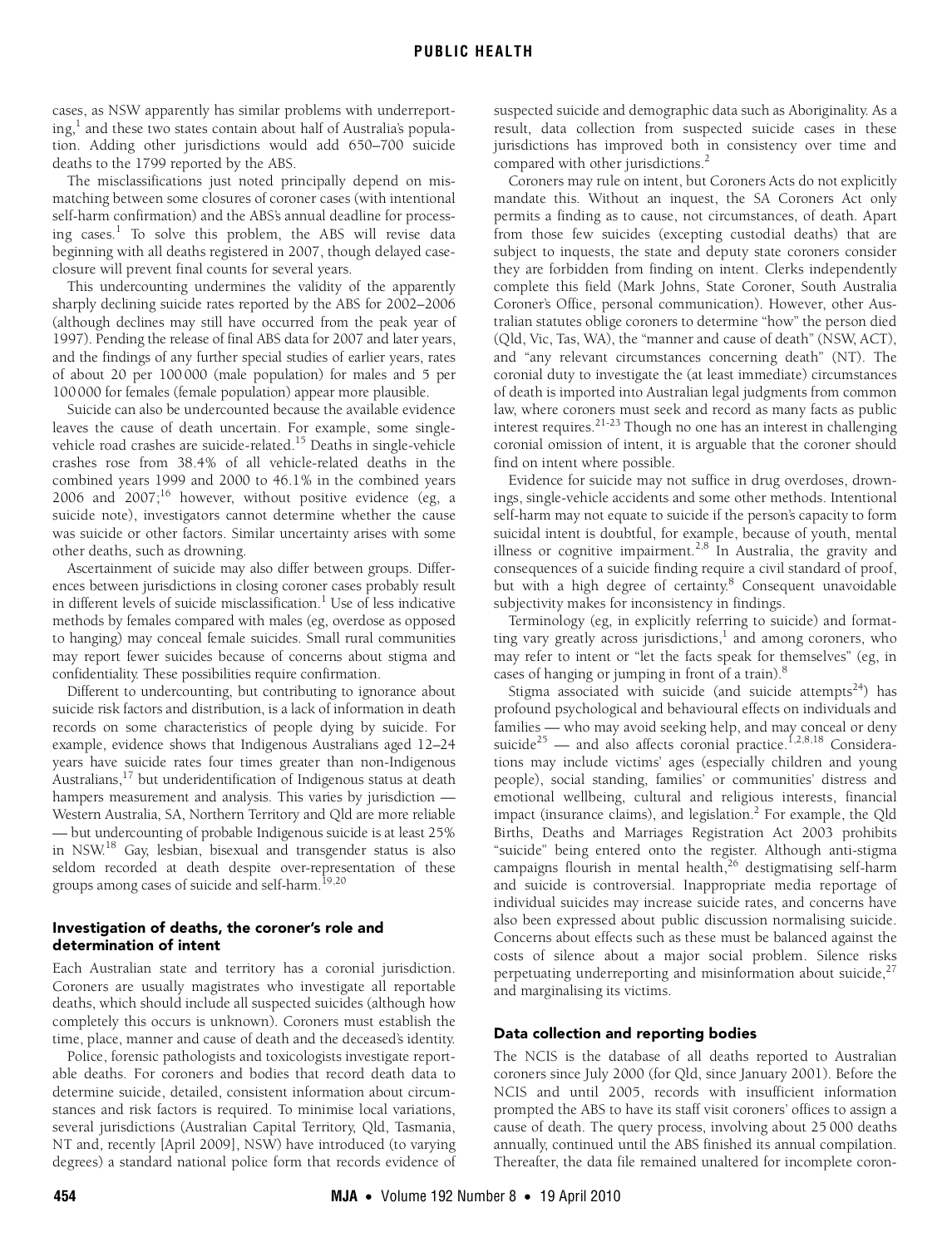## 4 Parties attending or consulted about the inaugural meetings of the National Committee for Standardised Reporting of Suicide in April and September 2009

- Suicide Prevention Australia
- Australian Institute for Suicide Research and Prevention
- The Australian Bureau of Statistics
- National Coroners Information System
- Australian Institute of Health and Welfare
- Australian Suicide Prevention Advisory Council
- Australian Government Department of Health and Ageing
- Australasian Mortality Data Interest Group
- National Advisory Council on Mental Health
- Lifeline Australia
- Mindframe National Media Initiative and Hunter Institute of Mental Health
- Chief coroners and their offices, the Australasian Coroners Society and interested individual coroners
- Registry of Births Deaths and Marriages, Queensland
- Victorian Institute of Forensic Medicine
- Western Australian Ministerial Council for Suicide Prevention
- Funeral directors
- Key university researchers
- Representatives of police mental health projects in Victoria and the Northern Territory
- Regional projects between local coroners and services (eg, the Suicide Safety Network and the Coroner's Office on the Central Coast of New South Wales)

ial or NCIS cases. $28,29$  $28,29$  The proportions of coronial cases remaining open when ABS coding is finalised, with causes of death not updated with NCIS, has increased in recent years.

Moreover, the ABS progressively (from 2003), and then solely (in 2006) relied on the NCIS for coroner-certified deaths. In 2006, it abandoned manual checks. Combining this with timing-related misclassification has been crucial. "Ill-defined" deaths increased sharply in 2006 because the NCIS lacked data, especially from NSW and Qld.<sup>30</sup> Case type (eg, inquests or those involving additional agencies such as workplaces and homicide investigators), multiple causes of death, numbers of coders, and staff training may also affect ABS outputs.<sup>28</sup> Conceding the above trends, the ABS flagged possible suicide underreporting each year from 2005.<sup>28</sup>

Reliable coding of suicide also requires clear, adequate definitions. Researchers of suicide nomenclature<sup>31</sup> and the World Health Organization's ICD-10, on which the ABS relies, $29,32$  $29,32$  concur in requiring both intended self-harm and suicidal intent to delineate suicide. However, ambiguities are sometimes unavoidable; professional differences about cause assignment in possible suicide cases reflect diverse concepts, terminology and epistemology. Suicide may be probable but unconfirmed in cases where evidence of suicidal intent is unclear or the coroner has not yet decided; in fatal self-harm cases without suicidal intent; and in self-administered euthanasia. For all of these, ABS uses the "accident" default category (except for stabbings, which default to homicide).[28](#page-4-25)

In March 2009, the ABS announced corrective measures for underreporting, beginning with  $2007$  data.<sup>[32](#page-4-8)</sup> The categories "unspecified" (R99 and X59) and "undetermined" (Y20–Y34, Y82.2), which are used when the available records lack details

## 5 Aims of the National Committee for Standardised Reporting of Suicide

- Achieving crossjurisdictional and multiparty agreement on adequate, standard and operationalised criteria and reporting formats for suicide and related data
- Identifying gaps, priorities and practical solutions within and across different domains through wide consultation
- Making recommendations to address parts of the system as well as whole systemic change
- Establishing complementary working groups that develop, pilot and implement projects
- Identifying the costs and resource implications associated with change
- Undertaking a communication strategy → ◆ ◆

about the circumstances of death or when they cannot distinguish accident and intentional self-harm, now act like holding bays for cases lacking final information at the date of coding.<sup>[1](#page-4-0)</sup> The ABS will review these cases before second and later annual releases of causes of death data registered in a particular year, revising codes as further information becomes available. In each release, some "holding-bay" cases will probably be recoded as suicide. The revised approach, using the 2007 version of ICD-10 in a manner approved by the World Health Organization Mortality Reference Group, no longer assigns cases to "accidental" causes of death codes by default. Thus, the revised approach will improve completeness and reliability, although it will reduce timeliness and simplicity. The slowness of finalisation reflects the slow completion of some coronial cases.

## Future directions

A National Committee for Standardised Reporting of Suicide (NCSRS) first met in April 2009. The parties attending or consulted about this inaugural meeting are shown in Box 4, and the aims of the NCSRS are highlighted in Box 5.

The chief aim of the NCSRS is to achieve crossjurisdictional, multiparty agreement on adequate, standard and operationalised criteria and reporting formats for suicide and related data. The general domains of (i) information to coroners, (ii) coronial inquiries and reporting, and (iii) data stakeholders were identified as requiring attention. Input from coroners may improve by standardising data from primary sources (eg, police and psychological autopsies that use collective shared expertise), and training personnel. Enhanced coronial processes may include practice aids, graded determinations of suicide (eg, "possible", "probable", "beyond reasonable doubt"), and administrative leadership by chief coroners. The NCSRS will encourage coroners to find on intent where possible, recommending that problematic legislation be addressed. The NCIS and ABS may benefit from training coding staff and more detailed, consistent coding methods. Newly adopted ABS coding practices require evaluation, and may inform the 11th revision of the International Classification of Diseases.

Other initiatives will bridge these domains. Retrospective commissioned research must revise suicide numbers. Where possible, records should identify suicides by Indigenous people, and gay, lesbian, bisexual and transgender people. Stigma must be tackled, if widespread underreporting is to cease. Joint work with coroners, forensic counselling services and those bereaved by suicide should